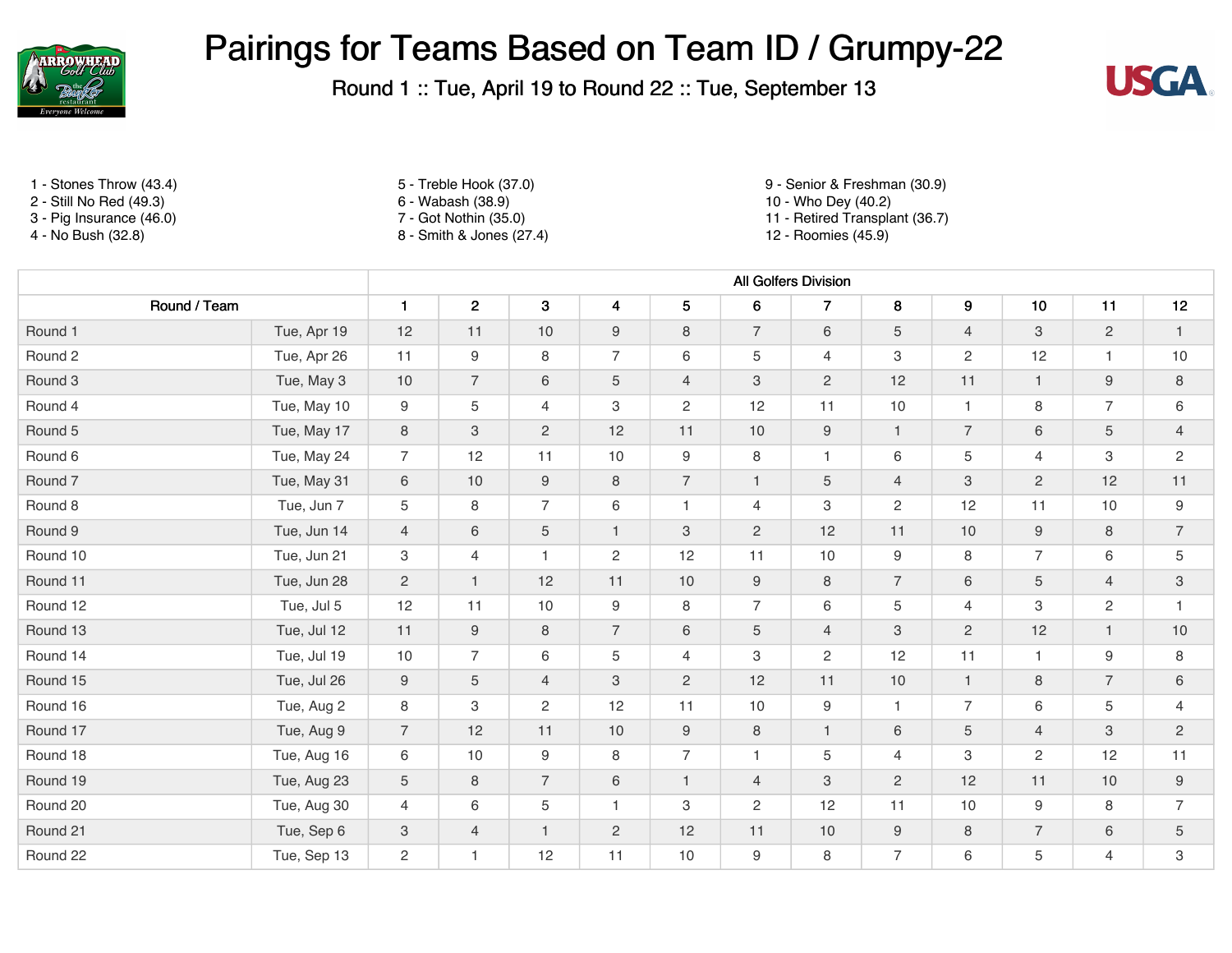

Round 1 :: Tue, April 19 to Round 22 :: Tue, September 13



| Round 1: Tue, April 19              | Round 2: Tue, April 26              |  |  |
|-------------------------------------|-------------------------------------|--|--|
| Stones Throw vs. Roomies            | Stones Throw vs. Retired Transplant |  |  |
| Still No Red vs. Retired Transplant | Roomies vs. Who Dey                 |  |  |
| Pig Insurance vs. Who Dey           | Still No Red vs. Senior & Freshman  |  |  |
| No Bush vs. Senior & Freshman       | Pig Insurance vs. Smith & Jones     |  |  |
| Treble Hook vs. Smith & Jones       | No Bush vs. Got Nothin              |  |  |
| Wabash vs. Got Nothin               | Treble Hook vs. Wabash              |  |  |

| Round 3: Tue, May 3                      | Round 4: Tue, May 10               |
|------------------------------------------|------------------------------------|
| Stones Throw vs. Who Dey                 | Stones Throw vs. Senior & Freshman |
| Retired Transplant vs. Senior & Freshman | Who Dey vs. Smith & Jones          |
| Roomies vs. Smith & Jones                | Retired Transplant vs. Got Nothin  |
| Still No Red vs. Got Nothin              | Roomies vs. Wabash                 |
| Pig Insurance vs. Wabash                 | Still No Red vs. Treble Hook       |
| No Bush vs. Treble Hook                  | Pig Insurance vs. No Bush          |

| Round 5: Tue, May 17               | Round 6: Tue, May 24                 |
|------------------------------------|--------------------------------------|
| Stones Throw vs. Smith & Jones     | Stones Throw vs. Got Nothin          |
| Senior & Freshman vs. Got Nothin   | Smith & Jones vs. Wabash             |
| Who Dey vs. Wabash                 | Senior & Freshman vs. Treble Hook    |
| Retired Transplant vs. Treble Hook | Who Dey vs. No Bush                  |
| Roomies vs. No Bush                | Retired Transplant vs. Pig Insurance |
| Still No Red vs. Pig Insurance     | Roomies vs. Still No Red             |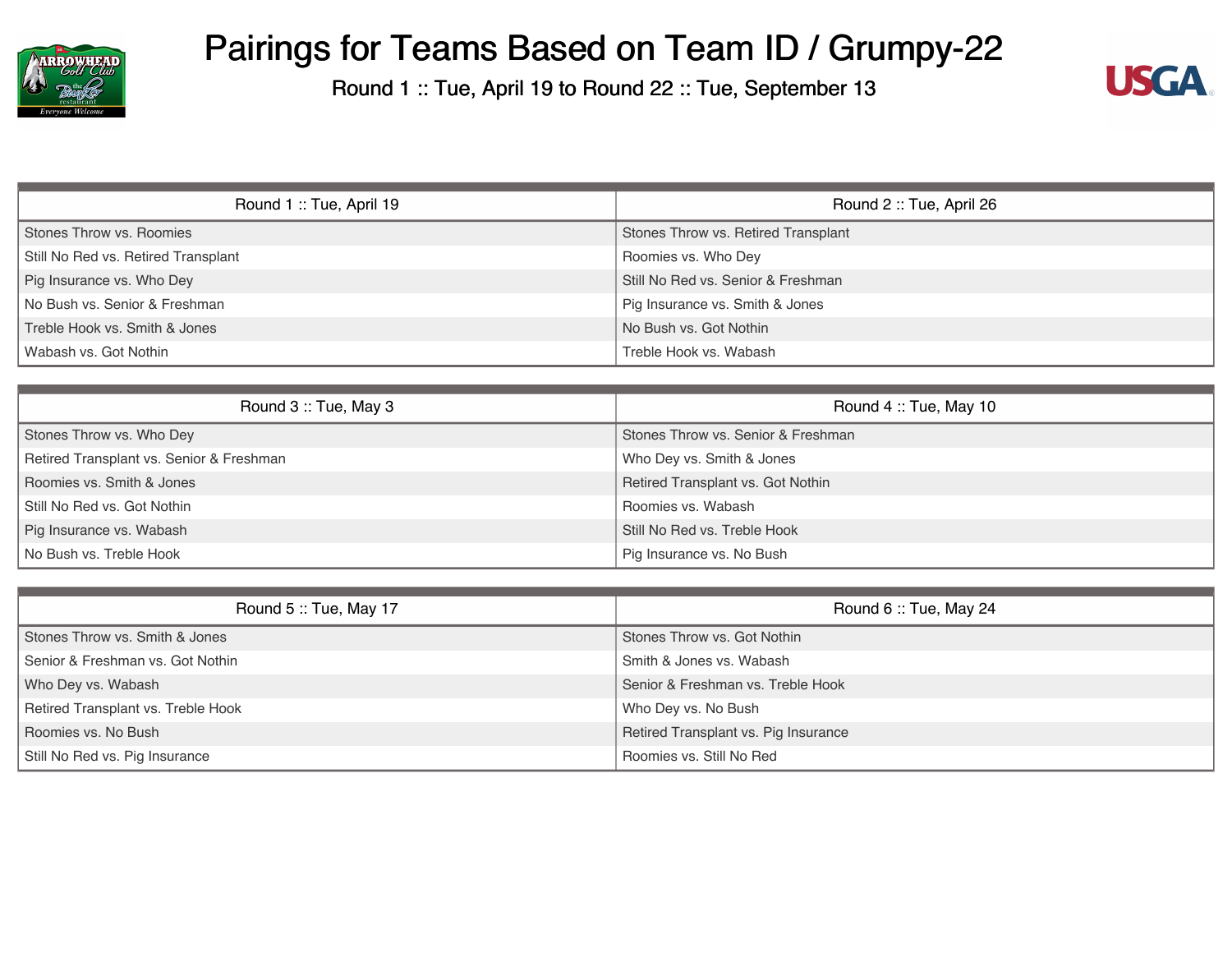

Round 1 :: Tue, April 19 to Round 22 :: Tue, September 13



| Round 7: Tue, May 31                | Round 8 :: Tue, June 7         |
|-------------------------------------|--------------------------------|
| Stones Throw vs. Wabash             | Stones Throw vs. Treble Hook   |
| Got Nothin vs. Treble Hook          | Wabash vs. No Bush             |
| Smith & Jones vs. No Bush           | Got Nothin vs. Pig Insurance   |
| Senior & Freshman vs. Pig Insurance | Smith & Jones vs. Still No Red |
| Who Dey vs. Still No Red            | Senior & Freshman vs. Roomies  |
| Retired Transplant vs. Roomies      | Who Dey vs. Retired Transplant |

| Round 9: Tue, June 14                | Round 10: Tue, June 21               |
|--------------------------------------|--------------------------------------|
| Stones Throw vs. No Bush             | Stones Throw vs. Pig Insurance       |
| Treble Hook vs. Pig Insurance        | No Bush vs. Still No Red             |
| Wabash vs. Still No Red              | Treble Hook vs. Roomies              |
| Got Nothin vs. Roomies               | <b>Wabash vs. Retired Transplant</b> |
| Smith & Jones vs. Retired Transplant | Got Nothin vs. Who Dey               |
| Senior & Freshman vs. Who Dey        | Smith & Jones vs. Senior & Freshman  |

| Round 11: Tue, June 28         | Round 12: Tue, July 5               |
|--------------------------------|-------------------------------------|
| Stones Throw vs. Still No Red  | Stones Throw vs. Roomies            |
| Pig Insurance vs. Roomies      | Still No Red vs. Retired Transplant |
| No Bush vs. Retired Transplant | Pig Insurance vs. Who Dey           |
| Treble Hook vs. Who Dey        | No Bush vs. Senior & Freshman       |
| Wabash vs. Senior & Freshman   | Treble Hook vs. Smith & Jones       |
| Got Nothin vs. Smith & Jones   | Wabash vs. Got Nothin               |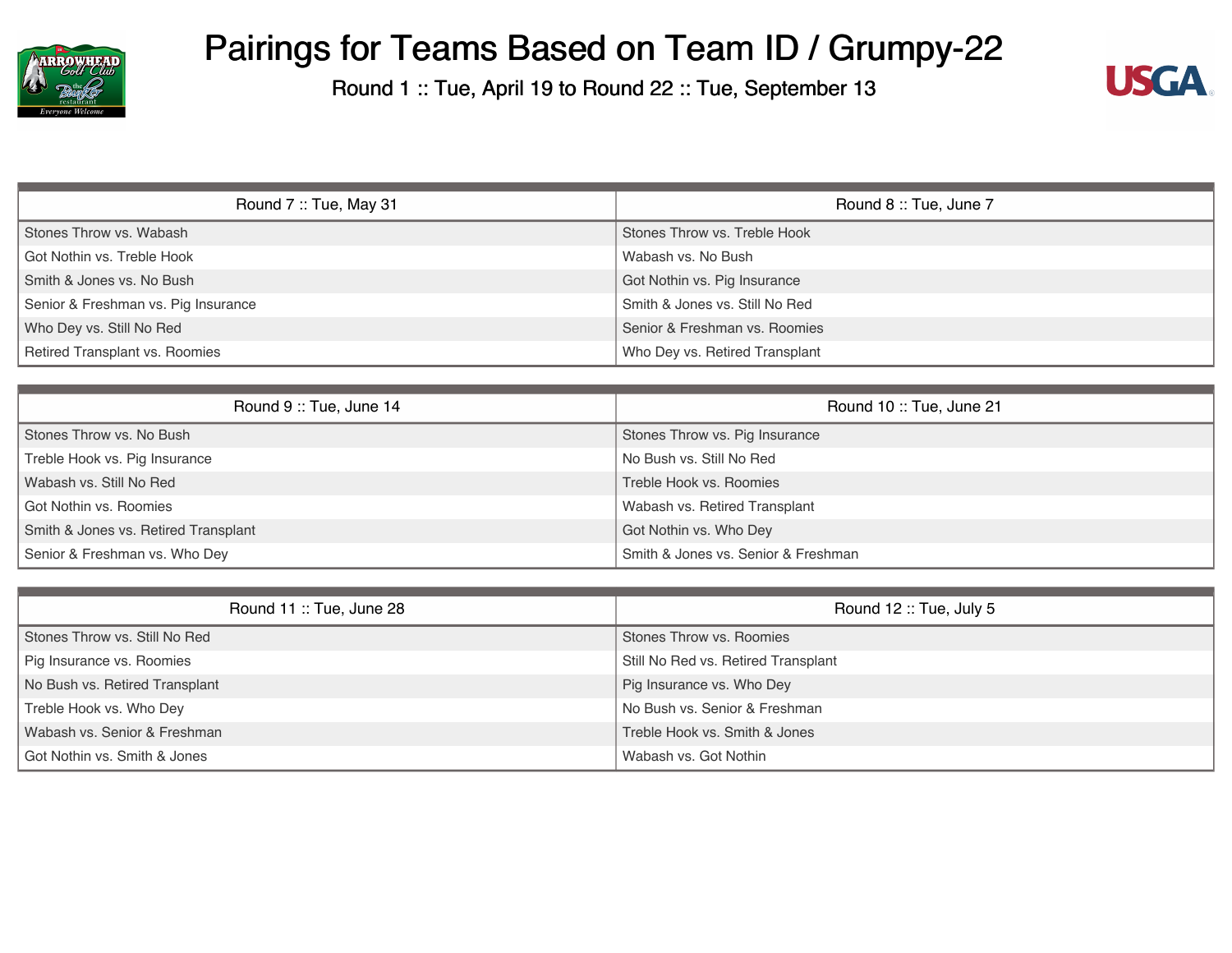

Round 1 :: Tue, April 19 to Round 22 :: Tue, September 13



| Round $13::$ Tue, July $12$         | Round $14$ :: Tue, July 19               |  |  |
|-------------------------------------|------------------------------------------|--|--|
| Stones Throw vs. Retired Transplant | Stones Throw vs. Who Dey                 |  |  |
| Roomies vs. Who Dey                 | Retired Transplant vs. Senior & Freshman |  |  |
| Still No Red vs. Senior & Freshman  | Roomies vs. Smith & Jones                |  |  |
| Pig Insurance vs. Smith & Jones     | Still No Red vs. Got Nothin              |  |  |
| No Bush vs. Got Nothin              | Pig Insurance vs. Wabash                 |  |  |
| Treble Hook vs. Wabash              | No Bush vs. Treble Hook                  |  |  |

| Round $15$ :: Tue, July 26         | Round 16: Tue, August 2            |  |  |
|------------------------------------|------------------------------------|--|--|
| Stones Throw vs. Senior & Freshman | Stones Throw vs. Smith & Jones     |  |  |
| Who Dey vs. Smith & Jones          | Senior & Freshman vs. Got Nothin   |  |  |
| Retired Transplant vs. Got Nothin  | Who Dey vs. Wabash                 |  |  |
| Roomies vs. Wabash                 | Retired Transplant vs. Treble Hook |  |  |
| Still No Red vs. Treble Hook       | Roomies vs. No Bush                |  |  |
| Pig Insurance vs. No Bush          | Still No Red vs. Pig Insurance     |  |  |

| Round 17: Tue, August 9              | Round 18: Tue, August 16            |
|--------------------------------------|-------------------------------------|
| Stones Throw vs. Got Nothin          | Stones Throw vs. Wabash             |
| Smith & Jones vs. Wabash             | Got Nothin vs. Treble Hook          |
| Senior & Freshman vs. Treble Hook    | Smith & Jones vs. No Bush           |
| Who Dey vs. No Bush                  | Senior & Freshman vs. Pig Insurance |
| Retired Transplant vs. Pig Insurance | Who Dey vs. Still No Red            |
| Roomies vs. Still No Red             | Retired Transplant vs. Roomies      |